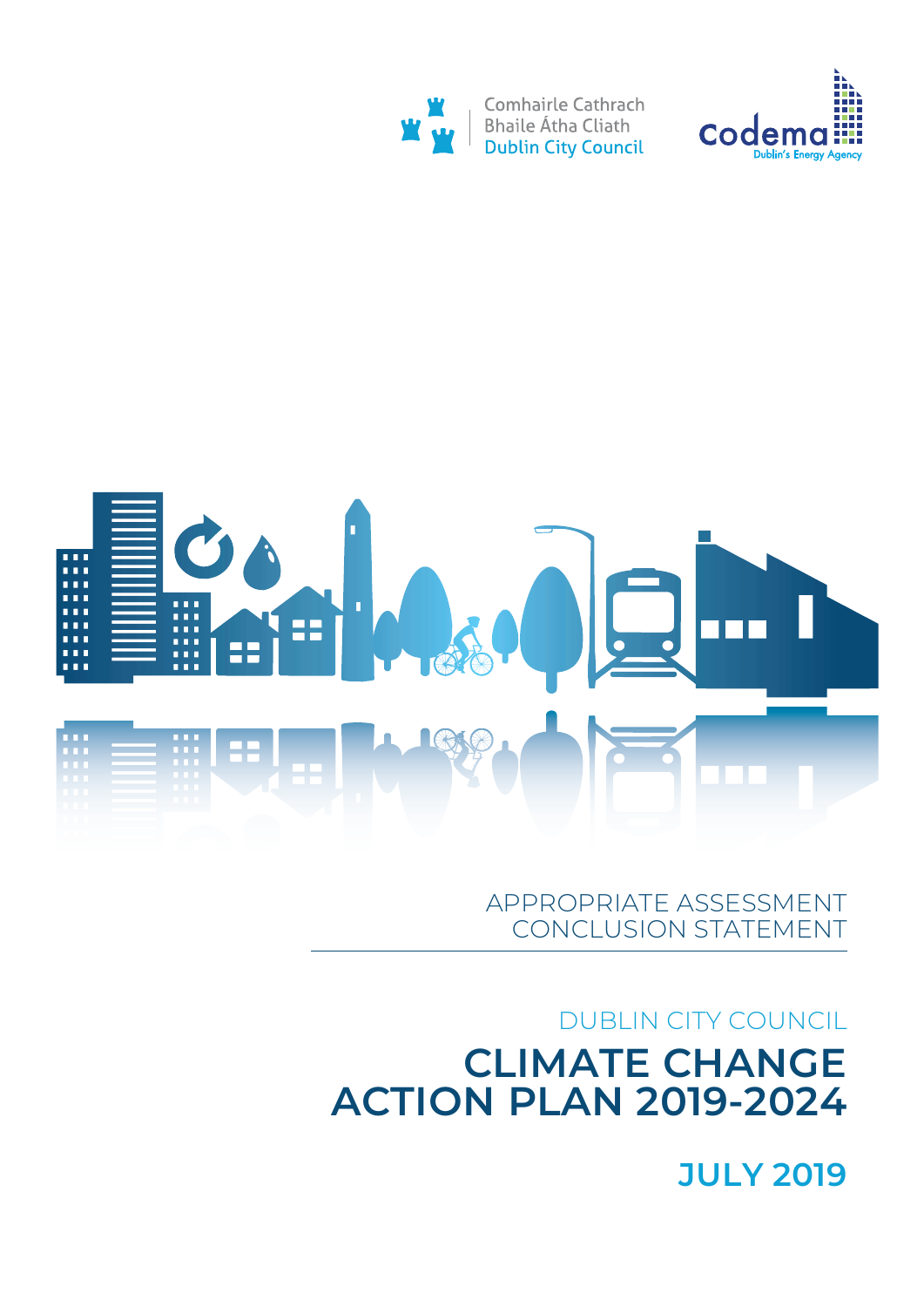This is the Appropriate Assessment (AA) Conclusion Statement for the Dublin City Council Climate Change Action Plan 2019-2024. The obligation to undertake AA derives from Article 6(3) and 6(4) of the Habitats Directive 92/43/EEC, as transposed into Irish legislation by the European Communities (Birds and Natural Habitats) Regulations 2011 and the Planning and Development Act 2000, as amended.

AA is a focused and detailed impact assessment of the implications of a strategic action (such as a plan or programme) or project, alone and in combination with other strategic actions and projects, on the integrity of any European Site in view of its conservation objectives. This AA Conclusion Statement should be read in conjunction with the following documents which accompany the Statement:

- Strategic Environmental Assessment Environmental Report
- Strategic Environmental Assessment Statement
- The Dublin City Council Climate Change Action Plan (CCAP) 2019-2024 (Approved);
- Natura Impact Statement (NIS), including Appendix I and Appendix 2.

The NIS reviewed the potential impacts arising from the Dublin City Council CCAP 2019-2024 and found that, without the implementation of mitigation measures, the Plan will have the potential to impact upon the Conservation Objectives of five European Sites and their relevant qualifying features that occur within the zone of influence of the Plan.

The potential impacts that could negatively affect these European Sites have been outlined in Section 6 the NIS. These potential impacts relate to actions of the CCAP that aim to: expand the walking and public transport networks; maintain roads; provide coastal and flood protection; provide district heating; provide sustainable transport hubs; and provide coastal zone management.

Section 7 of the NIS outlines the environmental safeguards within the Dublin City Development Plan 2016-2022, that will be applied for all land use activities supported by the CCAP. The purpose of these safeguards is to minimise and/or eliminate potential impacts associated with the CCAP land use actions.

The mitigation measures outlined in Section 7 of the final NIS will protect these Sites from potential adverse impacts. Table 7.1 of the NIS has listed these mitigation measures and evaluated their potential to safeguard European Sites from these actions. A rational has been provided to demonstrate how these mitigation measures will provide effective safeguards against any land use projects arising from the actions of the CCAP that aim to: expand the walking and public transport networks; maintain roads; provide coastal and flood protection; provide district heating; provide sustainable transport hubs; and provide coastal zone management.

The measures and requirements of the Dublin City Development Plan 2016-2022 and particularly Objectives GI12 and GI26 that aim to protect, conserve and appropriately management European Sites, provide a basis for eliminating or minimising to an insignificant level potential adverse land use effects, that could arise from the land use actions identified in Table 6.1 of this NIS. These objectives along with the additional safeguards within the CDP